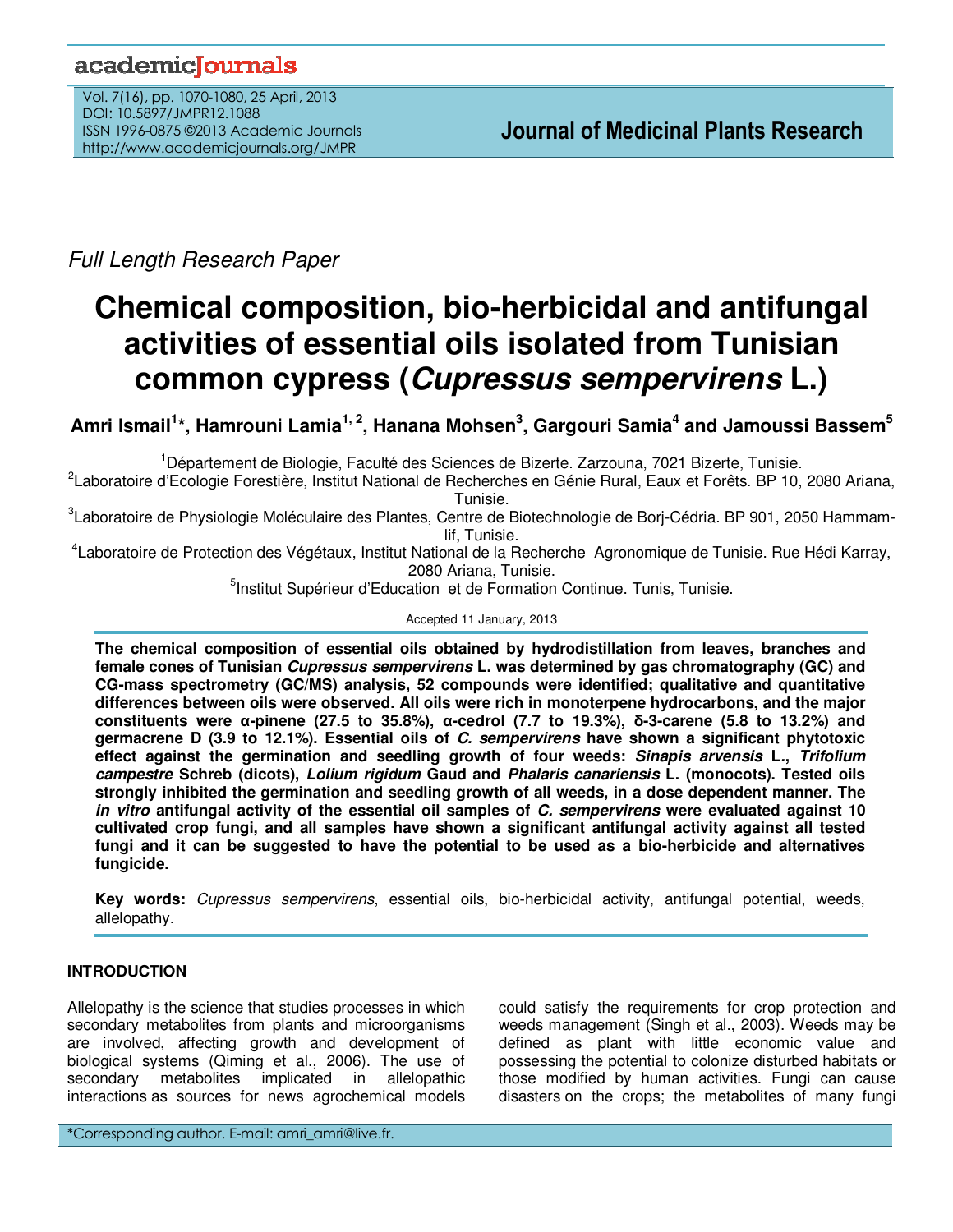may have adverse or stimulatory effects on plants, such as suppression of seed germination, malformation, and retardation of seedling growth. Many crop seeds are infected by fungi before harvest or during storage. If conditions are not favourable, the situation is more serious. According to an estimate, in US alone, weeds cause a loss on the crop production in the range of 12% (Pimentel et al., 1991). As per Agrow report, the total value of world's agrochemical market was between US\$31 - 35 billion and among the products herbicides accounted for 48% followed by fungicides (22%) (Agrow, 2007). However, the excessive use of synthetic pesticides in the croplands, urban environment, and water bodies to get rid of noxious pests has resulted in an increased risk of pesticide resistance, enhanced pest resurgence, toxicological implications to human health and increased environmental pollution (Gupta et al., 2008; Hong et al., 2009).

In an attempt to reduce the use of synthetic pesticides, extensive investigations into the possible exploitation of plant compounds as natural commercial products, that are safe for humans and the environment were made. Indeed, the search of natural compounds and management methods alternatives to classical pesticides has become an intense and productive research field (Zanie et al., 2008; Dudai et al., 1999).

In this regard, greater attention is towards the use of allelopathic plants and their products for pest management in a sustainable manner. Therefore, it is worthwhile to explore the plants as sources of biological active compounds. Species of *Cupressus* genus (Cupressaceae family) are coniferous trees, comprising 12 species which are distributed in the Mediterranean region, North America and subtropical Asia (Bagnoli et al., 2009). Common cypress (Cupressus sempervirens L.) is native to the eastern Mediterranean region. This tree is mainly used as an ornamental tree due to its conical crown shape, but it can also be used for timber, as a privacy screen, and protection against wind as well. Moreover, cypress has proved to be very suitable as a pioneer species for reforestation as it can tolerate poor, barren, and superficial soils. For all these reasons, cypress has been introduced in geographic areas that extend far beyond its natural distribution (Bagnoli et al., 2009). Phyto-preparation obtained from the core and young branches of C. sempervirens were reported to have antiseptic, aroma therapeutic, astringent, balsamic and anti-inflammatory activities. Cypress is also described to exert antispasmodic, astringent, antiseptic, deodorant, and diuretic effects, to promote venous circulation to the kidneys and bladder area, and finally to improve bladder tone and as a co-adjuvant in therapy of urinary incontinence and enuresis (Rawat et al., 2010). Essential oils and crude extracts of C. sempervirens have become a subject for a search of natural antioxidants, antibacterial, insecticidal activities, and inhibition of glucose-6-phosphatase and glycogen phosphorylase

(Rawat et al., 2010). There are many reports on the chemical composition of essential oils isolated from various parts of C. sempervirens. Most of these reports indicate that monoterpene hydrocarbons like  $\alpha$ -pinene and δ-3-carene are the main constituents of these oils (Chanegriha et al., 1993; Chanegriha et al., 1997; Emami et al., 2004, 2006; Sacchetti et al., 2005; Mazari et al., 2010; Milos et al., 2002; Loukis et al., 1991; Chéraif et al., 2005), but to our knowledge, no study has been reported on their herbicidal and antifungal activities and knowing that the chemical composition of essential oils from aromatic plants depends on several factors such as the geographical origin and genetic background of plant from which the oil was obtained, so, the aims of this work were, in a first step, to assay the main constituents of the essential oil obtained from the leaves, cones and branches of C. sempervirens growing in Tunisia. In a second step, we assessed their antifungal potential against eight phyto-pathogenic fungi and their herbicidal effects were tested against germination and seedling growth of four common weeds in Tunisia, Sinapis arvensis L., Lolium rigidum Gaud., Trifolium campestre Schreb. and Phalaris canariensis L.

#### **MATERIALS AND METHODS**

#### **Plant material**

The leaves, cones and branches of C. sempervirens were collected from the arboretums of the National Institute of Researches on Rural Engineering, Water and Forests in October, 2010 from the region of Makther. Five samples collected from more than five different trees were harvested, mixed for homogenization, and used in three replicates for essential oil extractions. The specimen of the plant was submitted to the herbarium division of the institute and identification was confirmed in the Laboratory of Forest Ecology.

#### **Isolation of the essential oils**

The essential oils were extracted by hydrodistillation of fresh plant material (100 g of each sample in 500 ml of distilled water) using a Clevenger-type apparatus for 3 h according to the standard procedure described in the European Pharmacopoeia (2004).

The oils were dried over using anhydrous sodium sulfate (a pinch/10 ml<sup>-1</sup>) and stored in sealed glass vials at  $4^{\circ}$ C before analysis. Yield was calculated based on dried weight of the sample (mean of three replications).

#### **Gas chromatography-mass spectrometry**

The composition of the oils was investigated by GC and GC/MS. The analytical GC was carried out on an HP5890-series II gas chromatograph (Agilent Technologies California USA) equipped with flame ionization detectors (FID) under the following conditions: the fused silica capillary column, apolar HP-5 and polar HP Innowax (30 m  $\times$  0.25 mm ID, film thickness of 0.25 mm). The oven temperature was held at 50°C for 1 min then programmed at rate of 5°C/min-1 to 240°C and held isothermal for 4 min. The carrier gas was nitrogen at a flow rate of 1.2  $m/min^{-1}$ ; injector temperature: 250°C, detector: 280°C; the volume injected: 0.1 ml of 1% solution (diluted in hexane). The percentages of the constituents were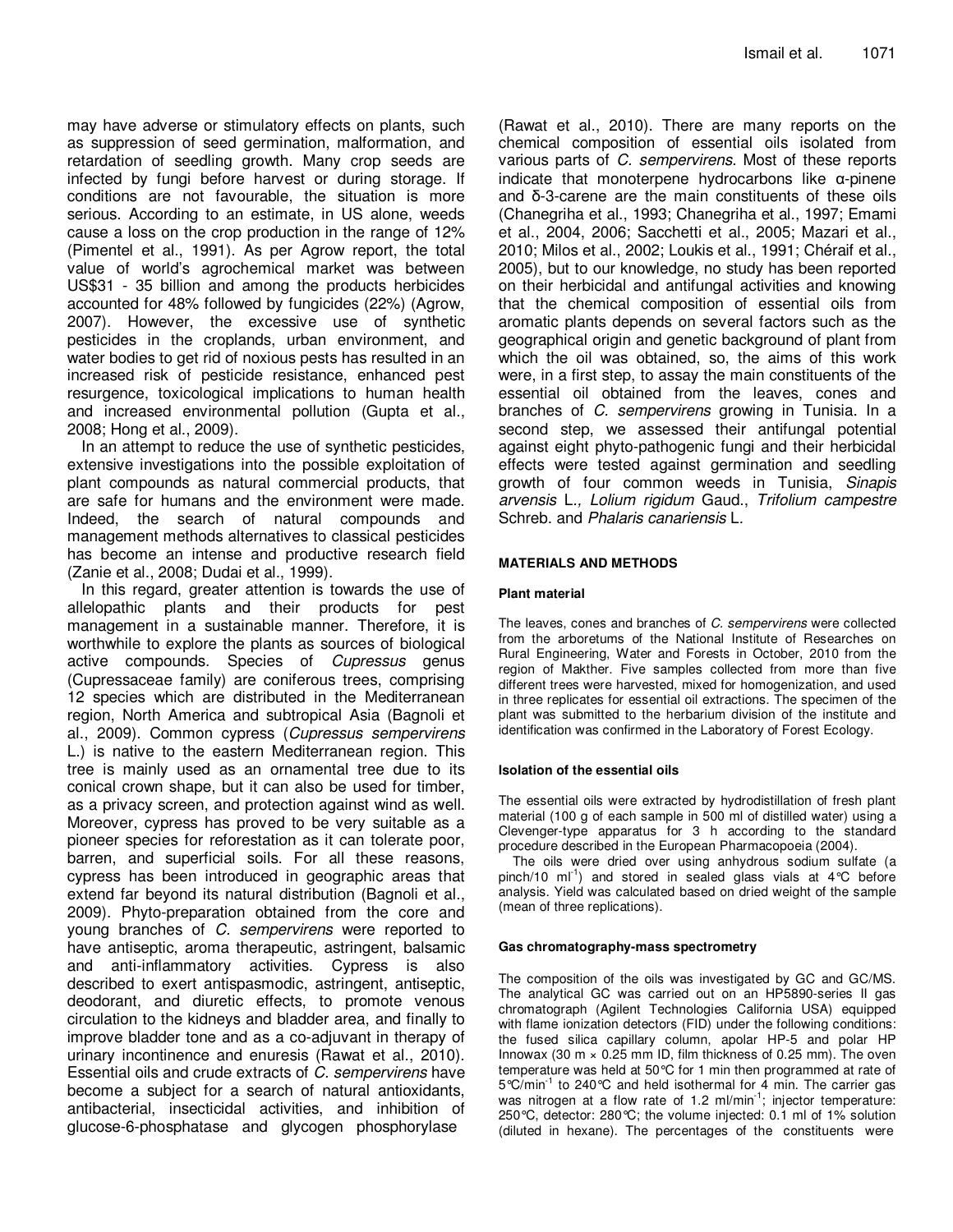calculated by electronic integration of FID peak areas without the use of response factor correction. GC/MS was performed in a Hewlette Packard 5972 MSD System. An HP-5 MS capillary column (30 m  $\times$  0.25 mm ID, film thickness of 0.25 mm) was directly coupled to the mass spectrometry. The carrier gas was helium, with a flow rate of 1.2 ml/min<sup>-1</sup>. Oven temperature was programmed (50°C for 1 min, then 50 to 240°C at 5°C/min-1) and subsequently held isothermal for 4 min. Injector port: 250°C, detector: 280°C, split ratio: 1:50. Volume injected: 0.1 ml of 1% solution (diluted in hexane); mass spectrometer: HP5972 recording at 70 eV; scan time: 1.5 s; mass range: 40 to 300 amu. Software adopted to handle mass spectra and chromatograms was ChemStation. The identification of the compounds was based on mass spectra (compared with Wiley 275.L, 6th edition mass spectral library). Further confirmation was done from Retention Index data generated from a series of alkanes retention indices (relatives to C9-C28 on the HP-5 column) (Adams, 2007).

#### **Seed germination and seedling growth experiments**

Mature seeds of annual seeds of S. arvensis L., L. rigidum Gaud, T. campestre Schreb and P. canariensis L. were collected from parent plants growing in fields in July, 2009. The seeds were sterilized with 15% sodium hypochlorite for 20 min<sup>-1</sup>. They were then rinsed with distilled water. Empty and undeveloped seeds were discarded by floating in tap water and the remaining seeds were used. Then, the oil was dissolved in tween-water solution (1%; v/v). The final concentrations of the treatments were 0 (control), 1, 2, 3, 4 and 5  $\mu$ /ml<sup>-1</sup>. The emulsions of 8 ml were transferred to Petri dish placed on the bottom two layers of filter paper. Afterward, 20 seeds S. arvensis, P. canariensis, T. campestre and L. rigidum were placed on the filter paper. Petri dishes were closed with an adhesive tape to prevent escaping of volatile compounds and were kept at 25°C on a growth chamber supply with 12 h of fluorescent light (Dudai et al., 1999). The number of germinated seeds and seedling lengths were measured after 10 days and all tests were arranged in a completely randomized design with three replications by treatment.

#### **Antifungal activity assays**

Eight plant pathogenic fungi were obtained from the culture collection of the Tunisian National Institute of Agronomic Research. Cultures of each of the fungi were maintained on potato dextrose agar (PDA) and were stored at 4°C and in 1 ml of glycerol 25% at - 20 $\degree$ C. The fungal species used in this study were: Fusarium culmorum, Fusarium oxysporum, Fusarium equisiti, Fusarium verticillioides, Fusarium nygamai, Botrytis cinerea, Microdochium nivale var. nivale and Alternaria sp. Antifungal activity was studied by using an in vitro contact assay which produces hyphal growth inhibition (Cakir et al., 2004). Essential oil was dissolved in 1 ml of Tween 20 (0.1% v/v) and then added into 20 ml PDA at 50°C to obtain a final concentration of 4  $\mu$ /ml. A mycelia disk of 5 mm in diameter, cut from the periphery of a 7 day-old culture, was inoculated in the center of each PDA plate (90 mm diameter), and then incubated at 24°C for 7 days. PDA plates treated with Tween 20 (0.1%) without essential oil were used as control. Tests were repeated in triplicate. Growth inhibition was calculated as the percentage of inhibition of radial growth relative to the control using the following formula: % Inhibition =  $[(C - T) / C]^*100$ . Where C is an average of three replicates of hyphal extension (mm) of controls, and T is an average of three replicates of hyphal extension (mm) of plates treated with essential oil.

#### **Statistical analysis**

Data of germination, seedling growth and fungi inhibition assays

were subjected to one-way analysis of variance (ANOVA), using the SPSS 13.0 software package. Differences between means were tested through Student-Newman-Keuls (SNK) and values of p < 0.05 were considered significantly different (Sokal and Rohlf, 1995).

#### **RESULTS AND DISCUSSION**

#### **Chemical composition of Cupressus sempervirens L. essential oils**

The chemical composition of C. sempervirens oils, the percentage content of the individual components, the retention indices and percent yields are summarized in Table 1. The oil yields were ranged from 0.1 to 0.65% depending on the part of the plant analyzed. The greatest yields were in cones and leaves (0.65 and 0.43%, respectively) and the oil was lowest in the branches (0.1%). 52 compounds were identified accounting for 93.7, 94.82 and 95.8% of the total oil respectively in leaves, cones and branches. The monoterpene fraction amounted (48.1 to 65.9%), sesquiterpenes accounted for 27.3 to 45.01%, while a low amount of diterpenes (less than 2.6%). In monoterpene fraction, hydrocarbon compounds represent a great amount, accounting for 43.21 and 42.7% respectively in cones and leaves, and 60.4% in branches. The main monoterpene hydrocarbons were α-pinene 27.5% in leaves, 28.91% in cones and 35.8% in branches and δ-3-carene (5.8, 7.2 and 13.2%), respectively in cones, leaves and branches. In sesquiterpene fraction, sesquiterpene hydrocarbons varied from 21.9% in leaves, 18.26% in cones and 14.9% in branches.

The major compounds in this fraction were germacrene D (3.9 to 12.1%), and some other compounds as  $(Z)$ caryophyllene, α-humulene and germacrene B. In oxygenated sesquiterpenes fraction (12.4 to 26.75%), αcedrol was the major compound varying from 7.7% in branches, 18.55% in cones to 19.3% in leaves. So essential oils of Tunisian C. sempervirens may be considered as α-pinene, α-cedrol and δ-3-carene chemotype. In previous studies, essential oils of C. sempervirens were studied in Iran, Croatia, Italy, Tunisia, Algeria and Greece (Chanegriha et al., 1993; Chanegriha et al., 1997; Emami et al., 2004; Emami et al., 2006; Sacchetti et al., 2005; Mazari et al., 2010; Milos et al., 2002; Loukis et al., 1991; Chéraif et al., 2005). Obtained data of these studies are summarized in Table 2 for each country and each part used for essential oil extraction. According to these studies, generally α-pinene, α-cedrol, δ-3-carene, terpinolene and α-terpenyl acetate were considered the major components on different aerial parts of C. sempervirens. Differences found between the main constituents of oils obtained from C. sempervirens grown in Tunisia and those from the same species but growing in other countries seem to be related particularly to dry and extraction methods, climate, soils and genetic background of trees.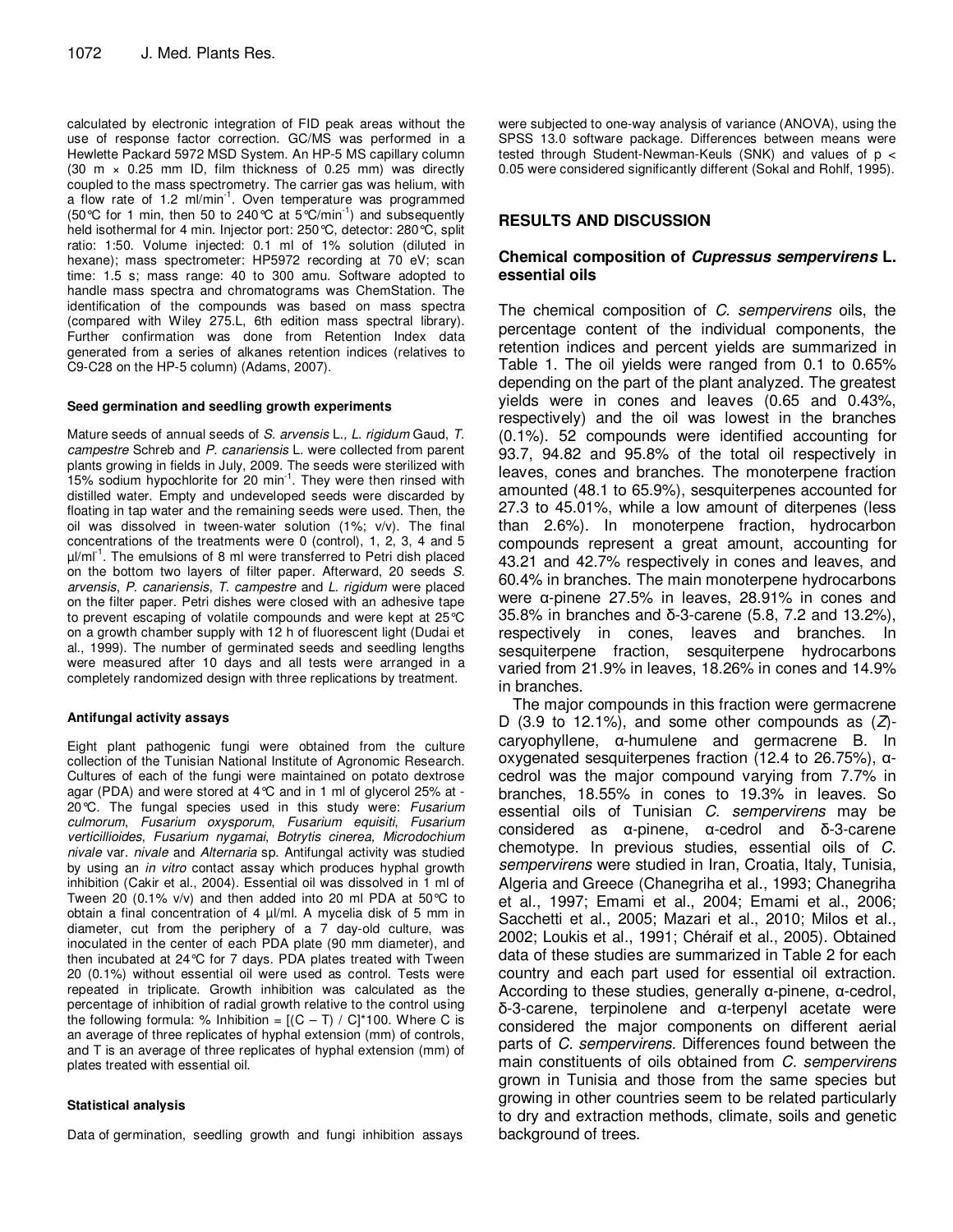| S/No.          | <b>Compounds</b>       | RI   | <b>Leaves</b> | <b>Cones</b>                 | <b>Branches</b>          | M. I.          |
|----------------|------------------------|------|---------------|------------------------------|--------------------------|----------------|
| 1              | Tricyclene             | 926  | 0.1           | $\overline{\phantom{a}}$     | 0.1                      | RI, MS         |
| $\overline{c}$ | $\alpha$ -thujene      | 931  | 0.1           | 0.1                          | $\overline{\phantom{a}}$ | RI, MS         |
| 3              | $\alpha$ -pinene       | 939  | 27.5          | 28.91                        | 35.8                     | RI, MS, Co-Inj |
| 4              | $\alpha$ -fenchene     | 950  | 0.6           | 0.2                          | 0.7                      | RI, MS         |
| 5              | Sabinene               | 968  | 0.2           | 0.6                          | 1.3                      | RI, MS, Co-Inj |
| 6              | $\beta$ -pinene        | 976  | 0.8           | 0.9                          | 2.5                      | RI, MS         |
| $\overline{7}$ | $\beta$ -myrcene       | 991  | 1             | 1.5                          | 1.9                      | RI, MS         |
| 8              | $\alpha$ -phellandrene | 1007 | 1.4           | 1.8                          | $\overline{a}$           | RI, MS         |
| 9              | δ-3-carene             | 1011 | 7.2           | 5.8                          | 13.2                     | RI, MS, Co-Inj |
| 10             | 1.8.cineole            | 1021 | 1             | 0.6                          | $\overline{a}$           | RI, MS         |
| 11             | $p$ -cymene            | 1026 | 0.2           | 1.7                          | 1.1                      | RI, MS         |
| 12             | Limonene               | 1031 | 2.2           | 0.6                          | 1.9                      | RI, MS, Co-Inj |
| 13             | β-phellandrene         | 1032 | 0.1           | 0.2                          | $\overline{a}$           | RI, MS         |
| 14             | α-terpinolene          | 1088 | 1.3           | 0.9                          | 1.9                      | RI, MS         |
| 15             | linalool               | 1098 | 0.1           | 0.3                          | $\blacksquare$           | RI, MS         |
| 16             | α-campholenal          | 1126 | 0.2           | 0.2                          | 0.9                      | RI, MS         |
| 17             | Camphre                | 1142 | 0.1           | $\qquad \qquad \blacksquare$ | 0.1                      | RI, MS         |
| 18             | Borneol                | 1149 | 0.2           | 0.3                          | $\overline{\phantom{0}}$ | RI, MS         |
| 19             | δ-terpineol            | 1163 | 0.1           | 0.7                          | 1.7                      | RI, MS         |
| 20             | Myrtenal               | 1168 | 0.1           | $\overline{a}$               | $\overline{\phantom{a}}$ | RI, MS         |
| 21             | Myrtenol               | 1176 | 0.2           |                              | 0.1                      | RI, MS         |
| 22             | Terpen-4-ol            | 1179 | 1.8           | 1.9                          | 1.5                      | RI, MS         |
| 23             | a-terpineol            | 1196 | 1.1           | 0.8                          | $\overline{\phantom{a}}$ | RI, MS         |
| 24             | iso-bornyl acetate     | 1279 | 0.3           | 0.4                          | 0.7                      | RI, MS         |
| 25             | a-terpenyl acetate     | 1337 | 0.2           | 0.4                          | 0.5                      | RI, MS         |
| 26             | longifolene            | 1398 | 0.6           | 1.2                          | 0.6                      | RI, MS         |
| 27             | (Z)-caryophyllene      | 1420 | 2.2           | 1.9                          | 1.1                      | RI, MS, Co-Inj |
| 28             | $\alpha$ -cedrene      | 1432 | 0.6           | 1.8                          | 1.3                      | RI, MS         |
| 29             | $\alpha$ -humulene     | 1448 | 2.1           | 2.4                          | 1.9                      | RI, MS         |
| 30             | Ermacrene D            | 1478 | 12.1          | 6.36                         | 3.9                      | RI, MS, Co-Inj |
| 31             | β-selinene             | 1486 | 0.6           | 1                            | 1.8                      | RI, MS         |
| 32             | $\alpha$ -murrolene    | 1499 | 0.5           | 0.1                          | 0.5                      | RI, MS         |
| 33             | epi-zonarene           | 1501 | 0.2           | 0.3                          | 0.6                      | RI, MS         |
| 34             | β-bisabolene           | 1508 | 0.5           | 1.1                          | 0.4                      | RI, MS         |
| 35             | Cubebol                | 1510 | 0.1           | 0.6                          | 0.3                      | RI, MS         |
| 36             | Cis-calmanene          | 1521 | 0.2           | Ξ.                           | $\overline{\phantom{a}}$ | RI, MS         |
| 37             | δ-cadinene             | 1524 | 0.2           | 0.4                          | 0.6                      | RI, MS         |
| 38             | α-copan-11-ol          | 1540 | 0.3           | 0.3                          | 0.1                      | RI, MS         |
| 39             | $\alpha$ -calacorene   | 1542 | 0.2           | 0.2                          | 0.1                      | RI, MS         |
| 40             | Elemol                 | 1551 | 0.1           | 1.4                          | -                        | RI, MS         |
| 41             | Germacrene B           | 1552 | 1.5           | 0.9                          | 1.2                      | RI, MS         |
| 42             | β-calacorene           | 1560 | 0.6           | 0.8                          | $\mathbf{1}$             | RI, MS         |
| 43             | Caryophyllene oxide    | 1576 | 0.3           | 0.6                          | 1.1                      | RI, MS         |
| 44             | a-cedrol               | 1592 | 19.3          | 18.55                        | 7.7                      | RI, MS         |
| 45             | T-cadinol              | 1616 | 0.5           | 1.1                          | 1.3                      | RI, MS         |
| 46             | T-murrolol             | 1627 | 0.6           | 1.7                          | 0.1                      | RI, MS         |
| 47             | Manoyl oxide           | 1993 | 0.9           | 2.3                          | 1.7                      | RI, MS         |
| 48             | Abietatriene           | 2044 | 0.4           | 0.1                          | 0.8                      | RI, MS         |
| 49             | Abietadiene            | 2080 | 0.4           | 0.3                          | 0.5                      | RI, MS         |
| 50             | Nezukol                | 2080 | 0.3           | 0.2                          | 0.6                      | RI, MS         |
| 51             | Sempervirol            | 2283 | 0.1           | 0.4                          | 0.4                      | RI, MS         |

**Table 1.** Essential oils composition of leaves, branches and cones of C. sempervirens L.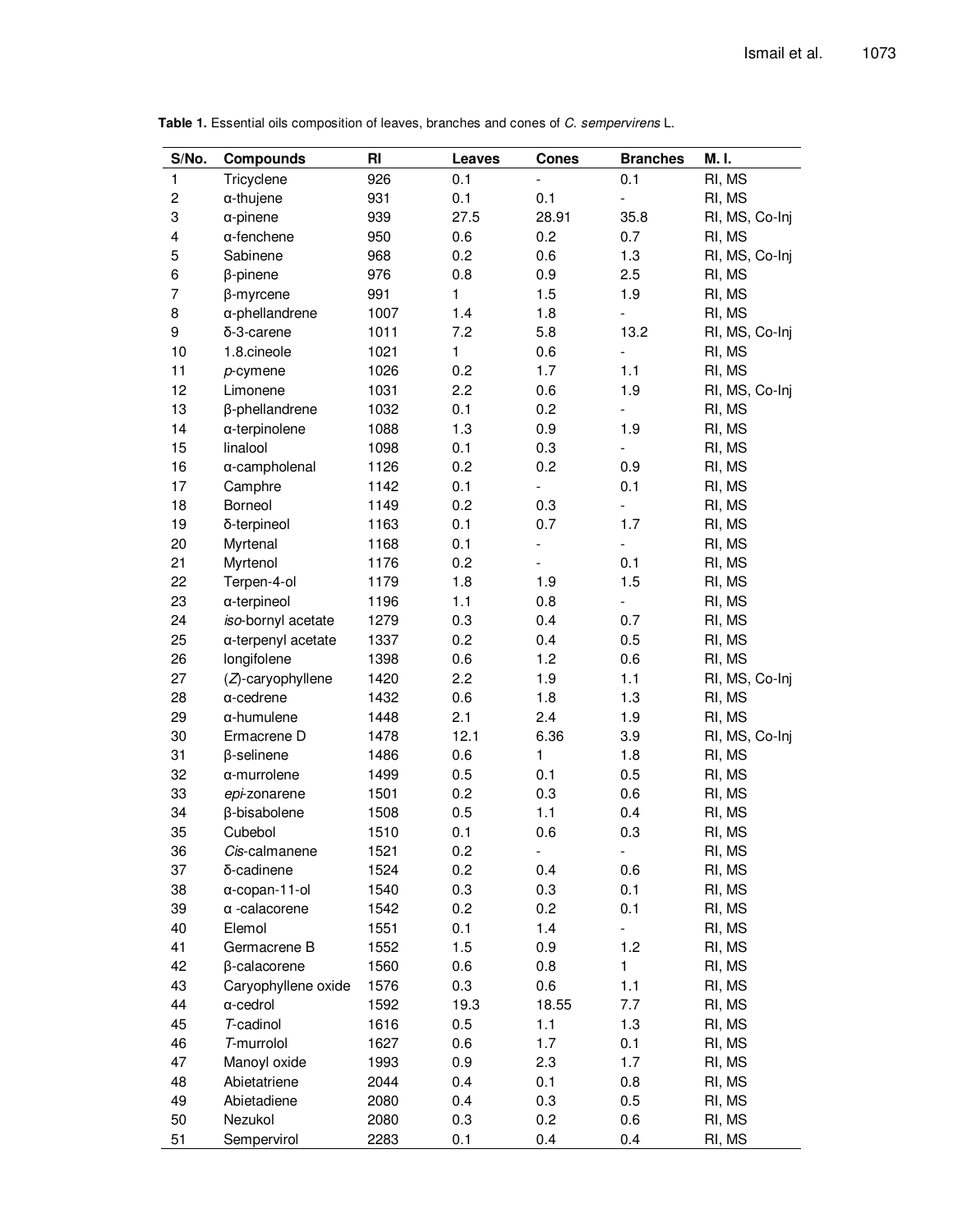| 52<br>2313<br>΄Z)- tartarol | 0.2 <sub>0</sub> |       | 0.3  | RI. MS |
|-----------------------------|------------------|-------|------|--------|
|                             |                  |       |      |        |
| Yield $%$ (w/w):            | 0.43             | 0.65  | 0.1  |        |
| Total identified compounds  | 93.7             | 94.82 | 95.8 |        |
| Monoterpene hydrocarbons    | 42.7             | 43.21 | 60.4 |        |
| Oxygenated monoterpenes     | 5.4              | 5.6   | 5.5  |        |
| Sesquiterpene hydrocarbons  | 21.9             | 18.26 | 14.9 |        |
| Oxygenated sesquiterpenes   | 22.3             | 26.75 | 12.4 |        |
| Diterpene hydrocarbons      | 0.8              | 0.4   | 1.3  |        |
| Oxygenated diterpenes       | 0.6              | 0.6   | 1.3  |        |

**Table 1.** Contd.

RI, Retention index on apolar HP-5 MS column; MS, mass spectrometry; percentage calculated by GC-FID on apolar HP-5 MS column; MI, methods of identification; Co-inj, co-injection; -, not detected.

**Table 2.** Major constituents of essential oils of C. sempervirens from different origins previously reported.

| Country | <b>Used part</b> | <b>Major compounds</b>                                                                                                                                                                              | <b>References</b>        |
|---------|------------------|-----------------------------------------------------------------------------------------------------------------------------------------------------------------------------------------------------|--------------------------|
| Iran    | Leaves           | $\alpha$ -pinene (30%), $\Delta$ -3-carene (24%), terpinolene (6.6%), $\alpha$ -terpenyl<br>acetate (6.6%).                                                                                         | Emami et al. (2004)      |
|         | Cones            | $\alpha$ -pinene (39%), $\Delta$ -3-carene (24%), $\alpha$ -terpenyl acetate (5.6%).                                                                                                                |                          |
|         |                  |                                                                                                                                                                                                     |                          |
|         | Leaves           | $\alpha$ -pinene (21.4%), $\Delta$ -3-carene (16%), germacrene D (13%).                                                                                                                             |                          |
| Iran    | Cones            | $\alpha$ -pinene (46%), $\Delta$ -3-carene (27%), $\alpha$ -terpinolene (6.4%).                                                                                                                     | Emami et al. (2006)      |
|         |                  |                                                                                                                                                                                                     |                          |
| Italy   | Leaves           | $\alpha$ -pinene (19.3%), sabinene (39.6%), limonene (7.31%), zingibirene<br>(6.9%), δ-terpinene (6.14%), δ-cadinene (5.45%).                                                                       | Sacchetti et al. (2005)  |
|         |                  |                                                                                                                                                                                                     |                          |
| Greece  | Cones            | $\alpha$ -pinene (39.54%) and y-terpinene (11.56%).                                                                                                                                                 | Loukis et al. (1991)     |
|         |                  |                                                                                                                                                                                                     |                          |
| Croatia | Leaves           | $\alpha$ -pinene (28.4 - 79.2%), y-3-carene (9.1 - 32.6%), $\alpha$ -cedrol (1.2 - 12.9%),<br>limonene (1.4 - 8.7%)                                                                                 | Milos et al. (2002)      |
|         |                  |                                                                                                                                                                                                     |                          |
| Algeria | Leaves           | $\alpha$ -pinene (47.00 - 52.76%), $\delta$ -3-carene (19.35 - 21.13%), $\alpha$ -terpinyl<br>acetate (4.10 - 6.47%), cedrol (2.03 - 3.92%), myrcene (3.11 - 3.48%)<br>and limonene (2.28 - 3.31%). | Chanegriha et al. (1993) |
|         |                  |                                                                                                                                                                                                     |                          |
| Algeria | Leaves           | $\alpha$ -pinene (2.8 - 44.9%), $\delta$ -3-carene (31 - 10.6%) and $\alpha$ -terpinyl acetate<br>$(5.5 - 12.0\%)$                                                                                  | Chanegriha et al. (1997) |
|         |                  |                                                                                                                                                                                                     |                          |
| Algeria | Leaves           | $\alpha$ -pinene (60.5%), cedrol (8.3%),                                                                                                                                                            | Mazari et al. (2010)     |
|         |                  |                                                                                                                                                                                                     |                          |
| Tunisia | <b>Branches</b>  | $\alpha$ -pinene (20%), $\delta$ -3-carene (22.9%), $\alpha$ -terpinolene (9.4%), $\alpha$ -terpinyl<br>acetate (7.5%), limonene (5.1%)                                                             | Chéraif et al. (2005)    |

### **Herbicidal activity of essential oils from Cupressus sempervirens**

Phytotoxic effects of essential oils obtained from aerial parts of C. sempervirens were tested on germination and seedling growth of S. arvensis, T. campestre, L. rigidum and P. canariensis which are very invasive weeds in cultivated areas. Providing statistical analysis, phytotoxic effects of tested oils were significantly influenced by doses, tested weeds and the sample oils.

The results (Tables 3, 4 and 5) show that all oils completely inhibited the emergence of these four weeds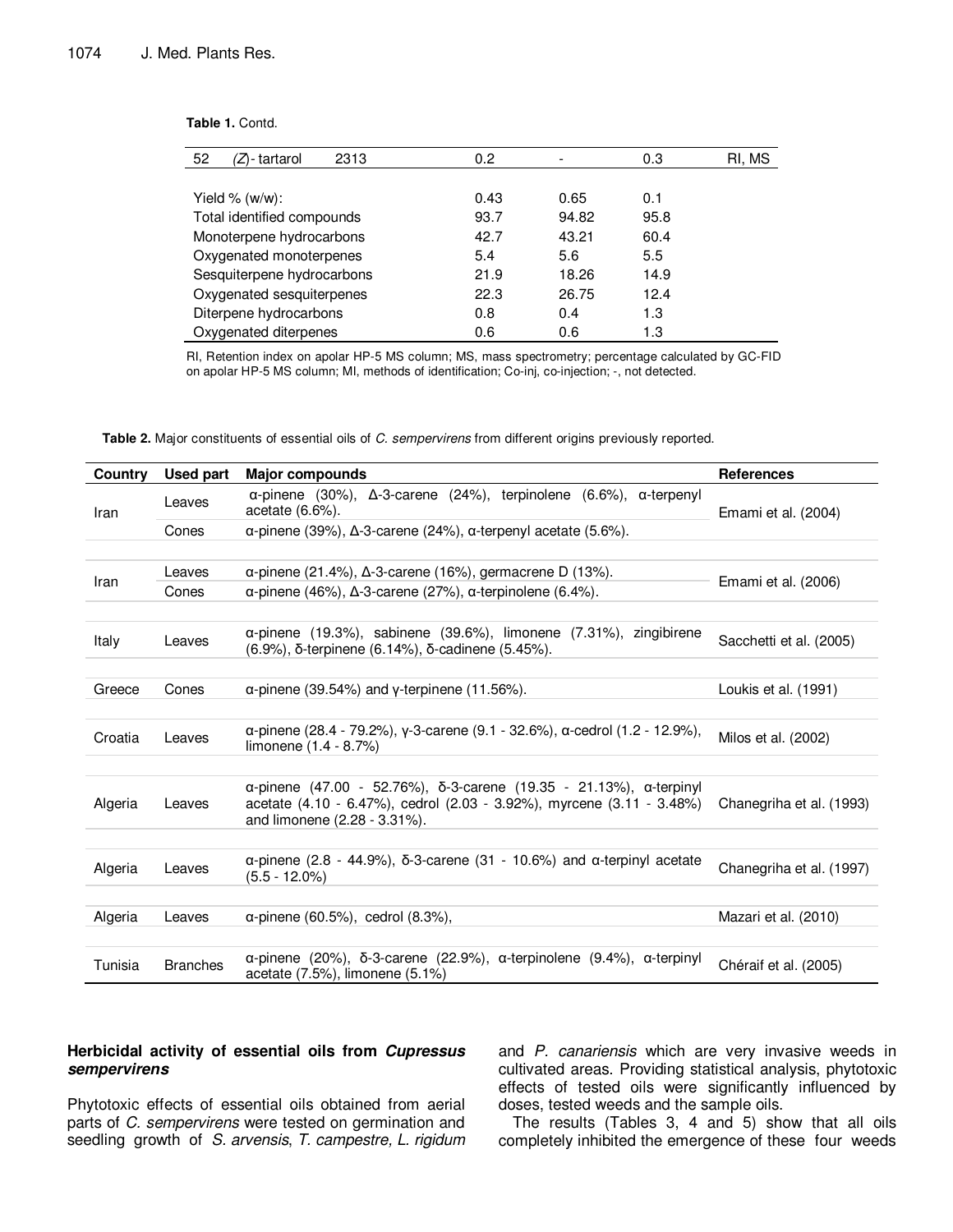|                | Doses $(\mu I/mI^{-1})$ | Germination %                 |                               |                                |  |
|----------------|-------------------------|-------------------------------|-------------------------------|--------------------------------|--|
| Weed           |                         | <b>Leaves</b>                 | <b>Cones</b>                  | <b>Branches</b>                |  |
|                | $\mathbf 0$             | $95 \pm 5^a$                  | $95 \pm 5^a$                  | $95 \pm 5^{\circ}$             |  |
|                | 1.25                    | $60 \pm 5^{\rm b}$            | 61.66 ± 5.77 <sup>b</sup>     | $58.33 \pm 2.88^b$             |  |
| S. arvensis    | 2.5                     | $23.33 \pm 7.63^c$            | $30 \pm 5^{\circ}$            | $50 \pm 5^{\rm b}$             |  |
|                | 3.75                    | $0.0 \pm 0.0$ <sup>d</sup>    | $8.33 \pm 2.88$ <sup>d</sup>  | $38.33 \pm 5.77^c$             |  |
|                | 5                       | $0.0 \pm 0.0$ <sup>d</sup>    | $0 \pm 0^e$                   | $15 \pm 0^d$                   |  |
|                | $\mathbf 0$             | $88.33 \pm 2.88^a$            | $88.33 \pm 2.88^a$            | $88.33 \pm 2.88^a$             |  |
|                | 1.25                    | $73.33 \pm 10.4^b$            | $66.66 \pm 2.88^b$            | $65 \pm 8.66^b$                |  |
| T. campestre   | 2.5                     | $40 \pm 13.22$ <sup>c</sup>   | $46.66 \pm 2.88$ <sup>c</sup> | $48.33 \pm 2.88$ <sup>c</sup>  |  |
|                | 3.75                    | $13.33 \pm 5.77^d$            | $13.33 \pm 7.63^d$            | $31.66 \pm 2.88$ <sup>d</sup>  |  |
|                | 5                       | $0 \pm 0^d$                   | $0 \pm 0^e$                   | $5 \pm 5^e$                    |  |
|                | 0                       | $81.66 \pm 7.63^a$            | $81.66 \pm 7.63^a$            | $81.66 \pm 7.63^a$             |  |
|                | 1.25                    | $73.33 \pm 7.63^a$            | $71.66 \pm 2.88^a$            | $61.66 \pm 2.88^b$             |  |
| L. rigidum     | 2.5                     | $45 \pm 8.66^{\circ}$         | $51.66 \pm 2.88^b$            | $35 \pm 5^{\circ}$             |  |
|                | 3.75                    | $16.66 \pm 2.88$ <sup>c</sup> | $18.33 \pm 10.4^c$            | $26.88 \pm 2.88$ <sup>c</sup>  |  |
|                | 5                       | $0 \pm 0 d$                   | $0 \pm 0^d$                   | $26.66 \pm 2.88$ <sup>c</sup>  |  |
|                | 0                       | $81.66 \pm 2.88^a$            | $81.66 \pm 2.88^a$            | $81.66 \pm 2.88^a$             |  |
|                | 1.25                    | $53.33 \pm 5.77^b$            | 63.33 ± $10.4^b$              | $58.33 \pm 7.63^b$             |  |
| P. canariensis | 2.5                     | $31.66 \pm 2.88$ <sup>c</sup> | $36.66 \pm 5.77^c$            | $43.33 \pm 12.58$ <sup>c</sup> |  |
|                | 3.75                    | 11.66 ± 2.88 $^{d}$           | $18.33 \pm 5.77^d$            | $38.33 \pm 5.7^c$              |  |
|                | 5                       | $0 \pm 0^{\rm e}$             | $0\pm0^\mathrm{e}$            | $15 \pm 0^d$                   |  |

**Table 3.** Inhibitory effects of essential oils of C. sempervirens on weeds germination.

Means in the same column by the same letter are not significantly different of the test Student-Newman-Keuls ( $p \le 0.05$ ). (Mean of three replicates).

relative to the control. In general, a dose-response relationship was observed and the emergence declined with the increase amount of cypress oils. At the doses of 1.25, 2.5 and 3.75  $\mu$ l/ml<sup>-1</sup>, weeds germination was partially reduced by all oils, and totally inhibited at 5 µl/ml <sup>1</sup>, while the germination of S. arvensis was totally inhibited by leaves oil at the dose  $3.75 \mu$ l/ml<sup>-1</sup>. When germination was partially inhibited, not only emergence, even the seedling growth measured as roots and shoots lengths were significantly reduced, the reduction was greater with increasing amount of cypress oil. In the literature, herbicidal effects of essential oils from Lamiaceae, Anacardiaceae, Verbenaceae, Rutaceae, Asteraceae, Cupressaceae, Myrtaceae and other family against weeds have been previously reported (Barney et al., 2005; Ens et al., 2009; Angelini et al., 2003; Amri et al., 2012a, b, c; Batish et al., 2008; De Feo et al., 2002; Verdeguer et al., 2009); on the other hand, nothing was reported on the phytotoxic effects of C. sempervirens. In recent reports, we have demonstrated the herbicidal effects of essential oils obtained from Cupressaceae family that Juniperus oxycedrus and Juniperus phoniceae, the chemical analysis of these oils indicate their richness in monoterpenes hydrocarbons like α-

pinene (Amri et al., 2011a, 2012a), which is consistent with obtained results in this study. Based on previous reports, we can conclude that phytotoxic effects of essential oils were attributed to individual components, while synergism and antagonism does play an important role on the biological activity. Previous studies have reported that essential oils and individual monoterpenes, such as α-pinene, limonene, terpinen-4-ol, camphor, 1,8 cineole, thymol and carvacrol strongly inhibit seed germination and seedling growth of some agricultural crops and weeds (Ens et al., 2009; De Feo et al., 2002; Singh et al., 2006; Scrivanti et al., 2003; Tworkoski et al., 2002; Wang et al., 2009; Kil et al., 2000; De Martino et al., 2010; Bulut et al., 2006). Looking at the chemical composition of the oil of C. sempervirens, more than 14 compounds are known to have herbicidal activity; αpinene, β-pinene, β-myrcene, limonene, δ-3-carene and p-cymene are six hydrocarbonated monoterpenes that are present in our oil, indeed, these compounds have been reported to have herbicidal activities (Vokou et al., 2003; De Martino et al., 2010). Linalool, terpen-4-ol, myrtenal, α-terpineol borneol, 1.8-cineoole and bornyl acetate are 7 oxygenated monoterpenes; these compounds are present in the oil of C. sempervirens with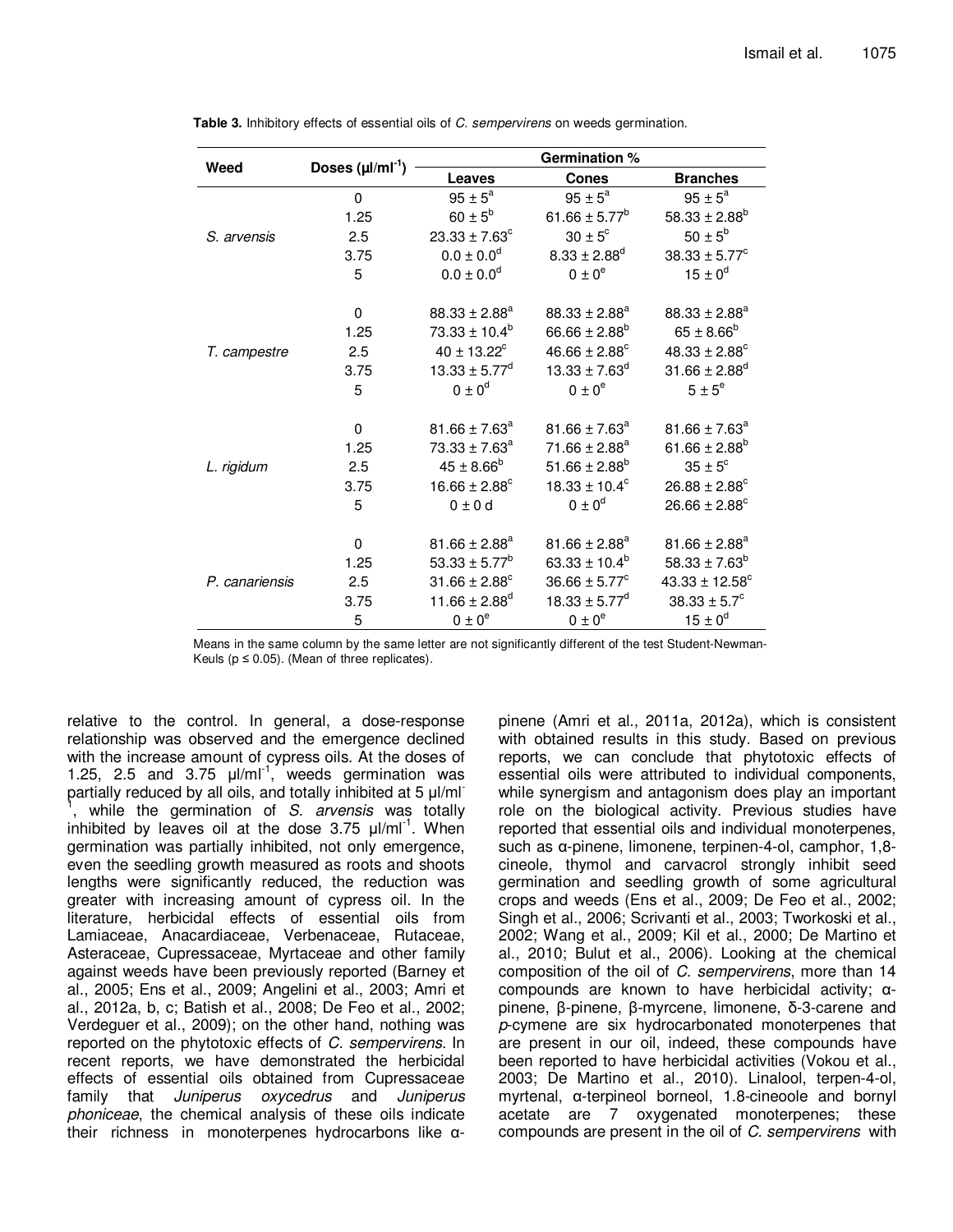|                | Doses $(\mu I/mI^{-1})$ | <b>Germination %</b>         |                              |                         |  |
|----------------|-------------------------|------------------------------|------------------------------|-------------------------|--|
| Weed           |                         | <b>Leaves</b>                | <b>Cones</b>                 | <b>Branches</b>         |  |
|                | 0                       | $13.13 \pm 0.66^a$           | $13.13 \pm 0.66^a$           | $13.13 \pm 0.66^a$      |  |
|                | 1.25                    | $8.2 \pm 1.1^b$              | $9.93 \pm 1.8^b$             | $8.66 \pm 1.7^b$        |  |
| S. arvensis    | 2.5                     | $2.93 \pm 0.6^{\circ}$       | $5.73 \pm 0.64^c$            | $6.03 \pm 0.89^c$       |  |
|                | 3.75                    | $0 \pm 0^d$                  | $2.23 \pm 0.25^d$            | $4.13 \pm 0.41^d$       |  |
|                | 5                       | $0 \pm 0^d$                  | $0 \pm 0^e$                  | $1.8 \pm 0.72^e$        |  |
|                | 0                       | $10.55 \pm 1^a$              | 10.55 $\pm$ <sup>a</sup>     | $10.55 \pm 1^a$         |  |
|                | 1.25                    | $9.4 \pm 1.44^a$             | $8.53 \pm 1.16^b$            | $8.46 \pm 0.47^b$       |  |
| T. campestre   | 2.5                     | $5.33 \pm 0.7^b$             | $6.16 \pm 0.15^c$            | $5.1 \pm 0.26^c$        |  |
|                | 3.75                    | $2.5 \pm 0.5^{\circ}$        | $2.33 \pm 0.65^d$            | $5.1 \pm 0.36^{\circ}$  |  |
|                | 5                       | $0 \pm 0^d$                  | $0 \pm 0^e$                  | $1.5 \pm 0.45^d$        |  |
|                | $\mathbf 0$             | $13.56 \pm 0.6^a$            | $13.56 \pm 0.6^a$            | $13.56 \pm 0.6^a$       |  |
|                | 1.25                    | $9.96 \pm 1.19^b$            | $7.4 \pm 1.05^b$             | $8.03 \pm 0.55^b$       |  |
| L. rigidum     | 2.5                     | $5.73 \pm 0.58$ <sup>c</sup> | $5.3 \pm 0.75^{\circ}$       | $5.43 \pm 1.4^c$        |  |
|                | 3.75                    | $3.9 \pm 0.85^d$             | $2.43 \pm 0.45^d$            | $3.7 \pm 0.62^d$        |  |
|                | 5                       | $0 \pm 0^e$                  | $0 \pm 0^e$                  | $0.93 \pm 0.11^e$       |  |
|                | 0                       | $13.03 \pm 0.47^a$           | $13.03 \pm 0.47^a$           | $13.03 \pm 0.47^a$      |  |
|                | 1.25                    | $8.6 \pm 1.65^b$             | $7.96 \pm 2.21^b$            | $9.96 \pm 1.26^b$       |  |
| P. canariensis | 2.5                     | $4.83 \pm 0.76^c$            | $4.7 \pm 0.7^{\circ}$        | $5.4 \pm 0.55^{\circ}$  |  |
|                | 3.75                    | $1.63 \pm 0.41^d$            | $1.56 \pm 0.45$ <sup>d</sup> | $3.53 \pm 0.47^d$       |  |
|                | 5                       | $0 \pm 0^e$                  | $0 \pm 0^d$                  | $2.03 \pm 0.55^{\circ}$ |  |

**Table 4.** Inhibitory effects of essential oils of C. sempervirens on roots growth of weeds.

Means in the same column by the same letter are not significantly different of the test Student-Newman-Keuls ( $p \le 0.05$ ). (Mean of three replicates).

different percentages and they are known for their potential herbicide (Vokou et al., 2003). In addition, in our study, the oil was rich in sesquiterpenes that  $(Z)$ caryophyllene which are known for their phytotoxic effects (Kil et al., 2000; De Feo et al., 2002; Singh et al., 2006; wang et al., 2009). The exact mechanism by which germination and seedling growth are affected by C. sempervirens volatile oil is unknown and not prospected in our study. However, such inhibitory effects could be caused by allelochemicals interfering with physiological and biochemical processes in target species (Singh et al., 2006; Scrivanti et al., 2003; Kaur et al., 2010). Indeed, it has been reported that the inhibition of germination may be the consequence of the inhibition of water uptake, increased abscisic acid content, decreased indole-3 acetic acid and zeatin riboside contents and disruption of the activity of metabolic enzymes that are involved in glycolysis and oxidative pentose phosphate pathway (Yang et al., 2008; Muscolo et al., 2001). On the other hand, previous studies showed that essential oils have phytotoxic effects that may cause anatomical and physiological changes in plant seedlings, leading to accumulation of lipid globules in the cytoplasm, reduction in some organelles such as mitochondria, possibly due to inhibition of DNA synthesis or disruption of membranes surrounding mitochondria and nuclei (Koitabashi et al., 1997). Muscolo et al. (2001) reported that the inhibition of seed germination in Pinus laricio was attributed to a disruption of the activity of metabolic enzymes that are involved in glycolysis and the oxidative pentose phosphate pathway. Another suggested mechanism for the inhibition of seed germination and radicle elongation is the disruption of dark or mitochondrial respiration. At this point, it has been shown that some volatile constituents such as α-pinene strongly affected the respiratory activity by interfering with the electron flow in the cytochrome pathway, resulting in decreased adenosine triphosphate (ATP) production and hence, alteration of other cell processes which are energydemanding (Abrahim et al., 2001). In contrast, due to the difficulties to measure the allelochemicals effects on mitochondrial respiration in intact plants because many of these effects are masked by photorespiration, it has been hypothesized that the ability of monoterpenes to act as allelochemicals on intact seeds was probably directly related to their ability to permeate intracellular compartments (Abrahim et al., 2001; Zunino et al., 2004; Xu et al., 2006). Concerning the negative effects of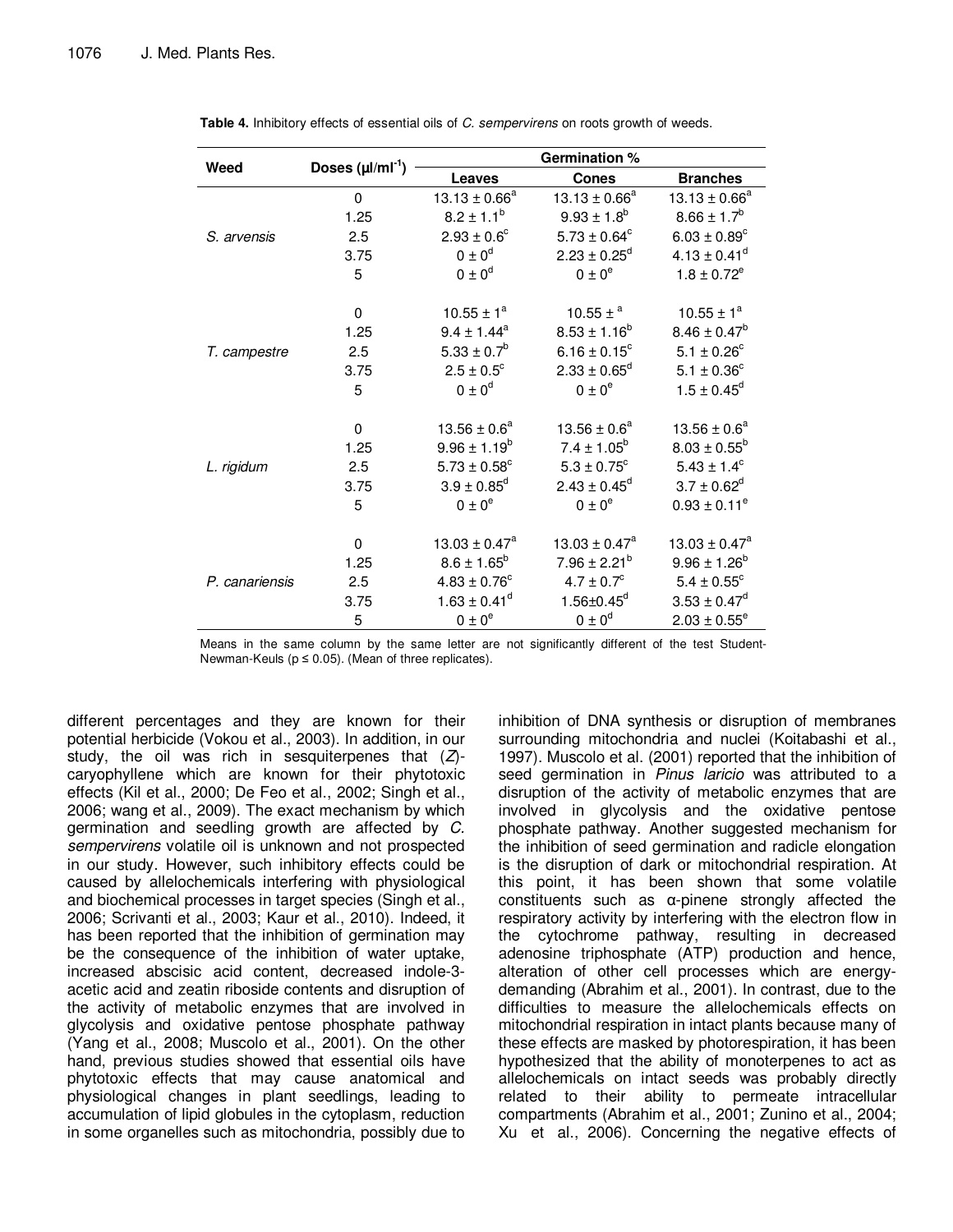|                | Doses $(\mu I/mI^{-1})$ | <b>Germination %</b>        |                              |                              |  |
|----------------|-------------------------|-----------------------------|------------------------------|------------------------------|--|
| Weed           |                         | <b>Leaves</b>               | <b>Cones</b>                 | <b>Branches</b>              |  |
|                | 0                       | $12.93 \pm 1.77^a$          | $12.93 \pm 1.77^a$           | $12.93 \pm 1.77^a$           |  |
|                | 1.25                    | $7.56 \pm 0.6^b$            | $6.96 \pm 0.4^b$             | $6.7 \pm 0.81^b$             |  |
| S. arvensis    | 2.5                     | $4.56 \pm 0.6^{\circ}$      | $4.8 \pm 0.76^{\circ}$       | $4.16 \pm 0.76^{\circ}$      |  |
|                | 3.75                    | $0 \pm 0^d$                 | $2.7 \pm 0.49^d$             | $3.1 \pm 0.52^c$             |  |
|                | 5                       | $0 \pm 0^d$                 | $0 \pm 0^e$                  | $1.56 \pm 0.4^d$             |  |
|                | 0                       | $9.23 \pm 0.75^a$           | $9.23 \pm 0.75^{\circ}$      | $9.23 \pm 0.75^a$            |  |
|                | 1.25                    | $9 \pm 1.32^a$              | $6.9 \pm 0.55^b$             | $8.56 \pm 0.66^{ab}$         |  |
| T. campestre   | 2.5                     | $6.3 \pm 0.9^b$             | $5.96 \pm 0.45^b$            | $7.23 \pm 1.12^b$            |  |
|                | 3.75                    | $3.93 \pm 0.4^c$            | $3.46 \pm 0.85^{\circ}$      | $4 \pm 0.86^{\circ}$         |  |
|                | 5                       | $0 \pm 0^d$                 | $0 \pm 0^d$                  | $3.53 \pm 0.89^{\circ}$      |  |
|                | 0                       | $12.83 \pm 1.6^a$           | $12.83 \pm 1.6^a$            | $12.83 \pm 1.6^a$            |  |
|                | 1.25                    | $7.96 \pm 0.55^b$           | $6.6 \pm 0.36^b$             | $8.83 \pm 0.58^b$            |  |
| L. rigidum     | 2.5                     | $6.2 \pm 0.91$ °            | $4.8 \pm 0.2^c$              | $7.16 \pm 1.25^b$            |  |
|                | 3.75                    | $4.6 \pm 0.45$ °            | $3.83 \pm 0.2^c$             | $4.36 \pm 1.19^c$            |  |
|                | 5                       | $0 \pm 0^d$                 | $0 \pm 0^d$                  | $3.1 \pm 0.36^{\circ}$       |  |
|                | 0                       | $15.5 \pm 0.86^a$           | $15.5 \pm 0.86$ <sup>a</sup> | $15.5 \pm 0.86^a$            |  |
|                | 1.25                    | $9.43 \pm 1.1^{b}$          | $7.5 \pm 1.37^b$             | $9.1 \pm 1.34^b$             |  |
| P. canariensis | 2.5                     | $6.2 \pm 1.31^c$            | $6.7 \pm 0.26^{b}$           | $5.1 \pm 0.52^c$             |  |
|                | 3.75                    | $4.33 \pm 0.8$ <sup>d</sup> | $4.6 \pm 0.65^{\circ}$       | $3.13 \pm 1.2^d$             |  |
|                | 5                       | $0 \pm 0^\circ$             | $0 \pm 0^d$                  | $2.16 \pm 0.58$ <sup>d</sup> |  |

**Table 5.** Inhibitory effects of essential oils of C. sempervirens on shoots growth of weeds.

Means in the same column by the same letter are not significantly different of the test Student-Newman-Keuls ( $p \le 0.05$ ). (Mean of three replicates).

volatile oils on seedling growth, Nishida et al. (2005) and Singh et al. (2009) have reported that the exposure to αpinene, β-pinene, 1,8-cineole and camphor inhibited root growth of Brassica campestris by inhibiting cell proliferation in root apical meristems, and decreased the mitotic index. Beside these manifestations, the latter authors also found that α-pinene disrupts membrane permeability resulting in solute leakage and bio-energetic failure which induce a cell death by apoptosis and necrosis (Singh et al., 2003; Kaur et al., 2010). The data obtained by Abrahim et al. (2003) indicate that α-pinene affects energy metabolism of isolated mitochondria from maize coleoptiles and primary roots by two mechanisms: uncoupling of oxidative phosphorylation and inhibition on the electron transfer chain which result the uncoupling of mitochondrial energy metabolism and inhibition of the mitochondrial ATP production. In the same report it demonstrates that the actions of α-pinene on isolated mitochondria are consequences of unspecific disturbances in the inner mitochondrial membrane. According to Weir et al. (2004), the decrease in membrane permeability was attributable to the accumulation of reactive oxygen species (ROS). The latter components such as singlet oxygen  $(^1O_2)$  and

superoxide  $(O<sup>2</sup>)$ , hydroxyl (OH) as well as hydroperoxyl  $(HO<sup>2</sup>)$  radicals can affect membrane permeability, cause damage to DNA and proteins, and generate lipid peroxide signaling molecules. Moreover, it has been shown that the increased ROS generation following the exposure of Cassia occidentalis roots to α-pinene, was concomitant to enhanced activity of anti-oxidant enzymes mainly superoxide dismutase, ascorbate peroxidase, guaiacol peroxidase, glutathione reductase, peroxidase and catalase (Singh et al., 2006). Despite the absence of comprehensive and systemic investigations in functional mechanism of allelopathy of cypress volatile oils, we can conclude that the strong inhibitory effects on seed germination and radicle elongation in weeds are attributable to one or more of the above-mentioned mechanisms. Deep physiological and biochemical investigations should be performed.

### **Antifungal activity of essential oil**

Essential oils isolated from leaves, cones and branches of C. sempervirens L. were tested for their antifungal activity against eight plant pathogenic fungal species.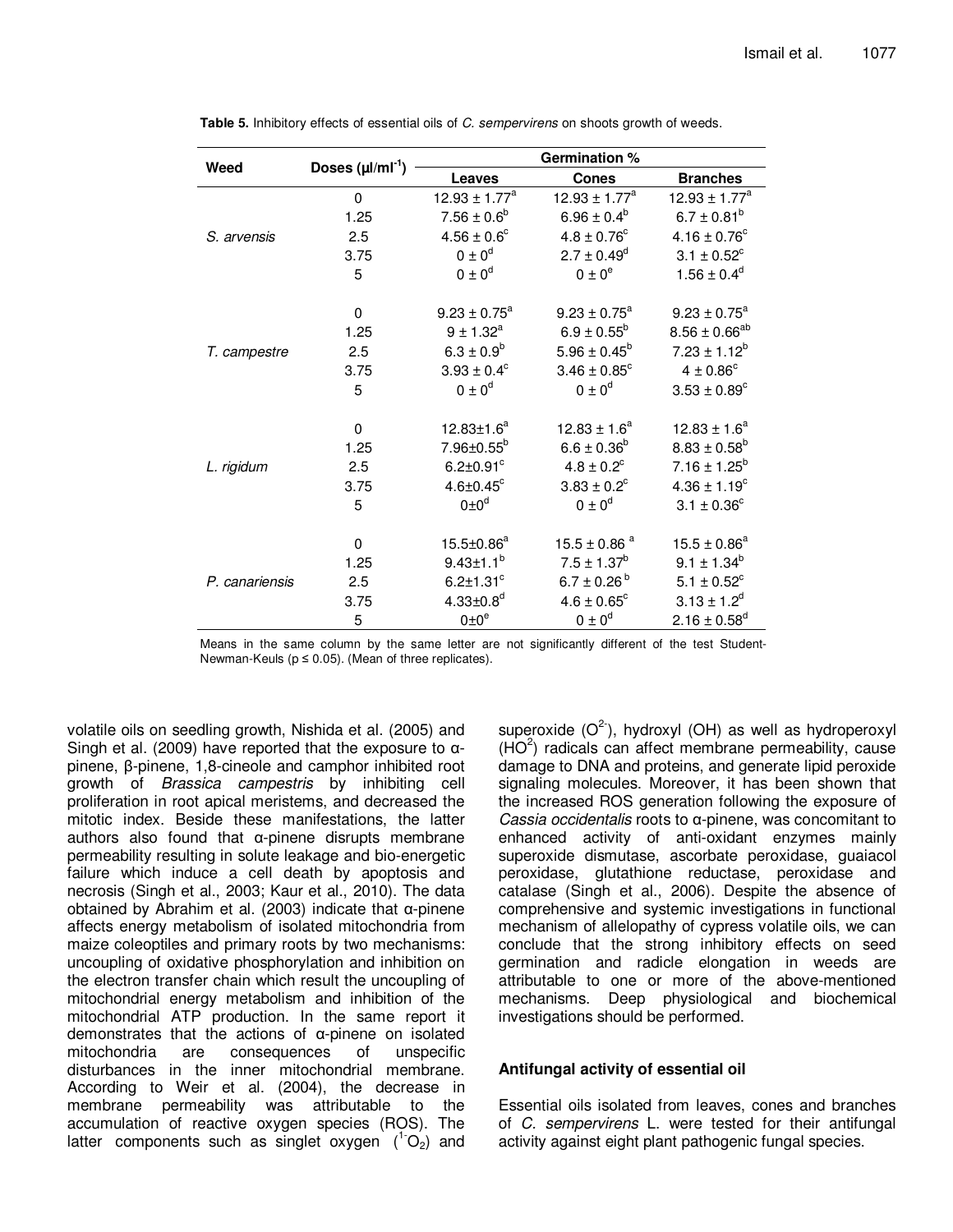|                   | Inhibition of fungi growth %.   |                                  |                                 |  |  |
|-------------------|---------------------------------|----------------------------------|---------------------------------|--|--|
| Fungi             | Leaves                          | <b>Cones</b>                     | <b>Branches</b>                 |  |  |
| F. nygamai        | 60.91 $\pm$ 4.02 <sup>bcB</sup> | $78.56 \pm 3.81^{aA}$            | $54.39 \pm 4.02^{aB}$           |  |  |
| Alternaria sp     | 75.21 $\pm$ 6.1 <sup>aA</sup>   | $75.43 \pm 5.37$ <sup>aA</sup>   | $51.9 \pm 7.33^{aB}$            |  |  |
| M. nivale         | 71.11 $\pm$ 6.81 <sup>bcA</sup> | 78.33 ± $6.17^{aA}$              | 58.49 ± $3.8^{aB}$              |  |  |
| F. culmorum       | $72.06 \pm 3.78$ <sup>bcA</sup> | 71.11 $\pm$ 10.87 <sup>abA</sup> | 53.73 ± $9.02^{aA}$             |  |  |
| B. cinerea        | $70.46 \pm 2.99$ <sup>bcB</sup> | $82.46 \pm 2.03$ <sup>aA</sup>   | 56.76 $\pm$ 6.58 <sup>aC</sup>  |  |  |
| F. equisiti       | 71.63 $\pm$ 4.53 <sup>bcA</sup> | 58.49 ± 6.2 <sup>bcA</sup>       | 53.45 ± 12.63 <sup>aA</sup>     |  |  |
| F. oxysporum      | $58.51 \pm 2.79$ <sup>bcB</sup> | 69.35 ± 5.01 <sup>abA</sup>      | 63.51 $\pm$ 3.83 <sup>aAB</sup> |  |  |
| F. verticilloides | 66.73 $\pm$ 8.5 <sup>bcB</sup>  | 79.16 ± 2.18 <sup>aA</sup>       | 52.81 $\pm$ 5.63 <sup>aC</sup>  |  |  |

**Table 6.** Antifungal activity of essential oil extracted from aerial parts of C. sempervirens L.

Small letters compare means in the lines and capital letters in the columns. Means in the same column by the same letter are not significantly different of the test Student-Newman-Keuls (p ≤ 0.05). (Mean of three replicates). Means in the same line by the same letter are not significantly different of the test Student-Newman-Keuls ( $p \le 0.05$ ).

According to obtained results in Table 6, essential oils of C. sempervirens showed significant inhibition of fungal growth, this study also indicated that the antifungal activity is variable depending on the dose, fungal strain and tested oils. According to statistical analysis, the highest inhibitions were obtained with cones and leaves, while weak activities were obtained with branches oils. Different degrees of sensitivity were recorded as Alternaria sp was the most sensitive to the oil of leaves, whereas, Alternaria sp, F. verticilloides, F. nygamai and M. nivale were the most sensitive to cones oil, however, all fungi showed the same sensitivity behavior to branches oil. Essential oils of C. sempervirens showed a significant inhibition of the growth of all fungi, in general, there was a correlation between the antifungal activity and percentage of some major components. As mentioned above, cypress oils were characterized by relatively high content of monoterpenes hydrocarbons (40.2 to 60%) as α-pinene, δ-3-carene and oxygenated sesquiterpenes like α-cedrol which could be responsible for the antifungal activity observed in this study. Indeed, several authors have attributed the antifungal capacity of essential oils to the presence of these components (Amri et al., 2011a, b, 2012a, b; Sokovic et al., 2006). Besides, Sokovic and Van Griensven (2006) showed that limonene and α-pinene have a strong antifungal activity against Verticillium fungicola and Trichoderma harzianum (Sokovic et al., 2006). Moreover, Chang et al. (2008) showed the fungicide activity of limonene,  $\alpha$ - and βpinene against Fusarium solani and Colletotrichum gloeosporioides. Thus, the antifungal activity of the oil in this study is not attributed only to the high proportions of the monoterpenes, however, other major or trace components in the oil could give rise to its antifungal activity. Indeed, there are synergistic and antagonistic interactions between oil components. The mode of action of essential oils was investigated by many authors who suggested that the antimicrobial activity is produced by interactions provoked by terpenes in the enzymatic systems related with energy production and in the

synthesis of structural components of the microbial cells (Omidbeygi et al., 2007). Other reports suggested that the components of the essential oils cross the cell membrane, interacting with the enzymes and proteins of the membrane such as the H<sup>+</sup>/ATPase pumping membrane, so producing a flux of protons toward the cell, exterior which induces changes in the cells and ultimately their death. Besides, several authors (Cristani et al., 2007; Lucini et al., 2006; Tatsadjieu et al., 2009) reported that the antimicrobial activity is related to ability of terpenes to affect not only permeability but also other functions of cell membranes, these compounds might cross the cell membranes, thus penetrating into the interior of the cell and interacting with critical intracellular sites. In addition, Daferera et al. (2000) reported that the fungitoxic activity of essential oils may have been due to formation of hydrogen bonds between the hydroxyl group of oil phenols and active sites of target enzymes. These components would increase the concentration of lipidic peroxides such as hydroxyl, alkoxyl, and alkoperoxyl radicals and so bring about cell death (Daferera et al., 2000). Other reports showed that the essential oils would act on the hyphae of the mycelium, provoking exit of components from the cytoplasm, the loss of rigidity and integrity of the hyphae cell wall, resulting in its collapse and death of the mycelium (Daferera et al., 2000; Sharma et al., 2006). Even though the inhibitory effect of the essential oils was lower than those obtained by the chemical fungicide, however, essential oils could reduce significantly the growth of all fungi tested.

### **Conclusion**

Our study could give the solution, which in its first part had focused on the correlation between the chemical composition and the effectiveness as antifungal and herbicidal agents of three essential oils extracted from common Tunisian cypress (leaves, cones and branches of C. sempervirens). Results of essential oils bioactivities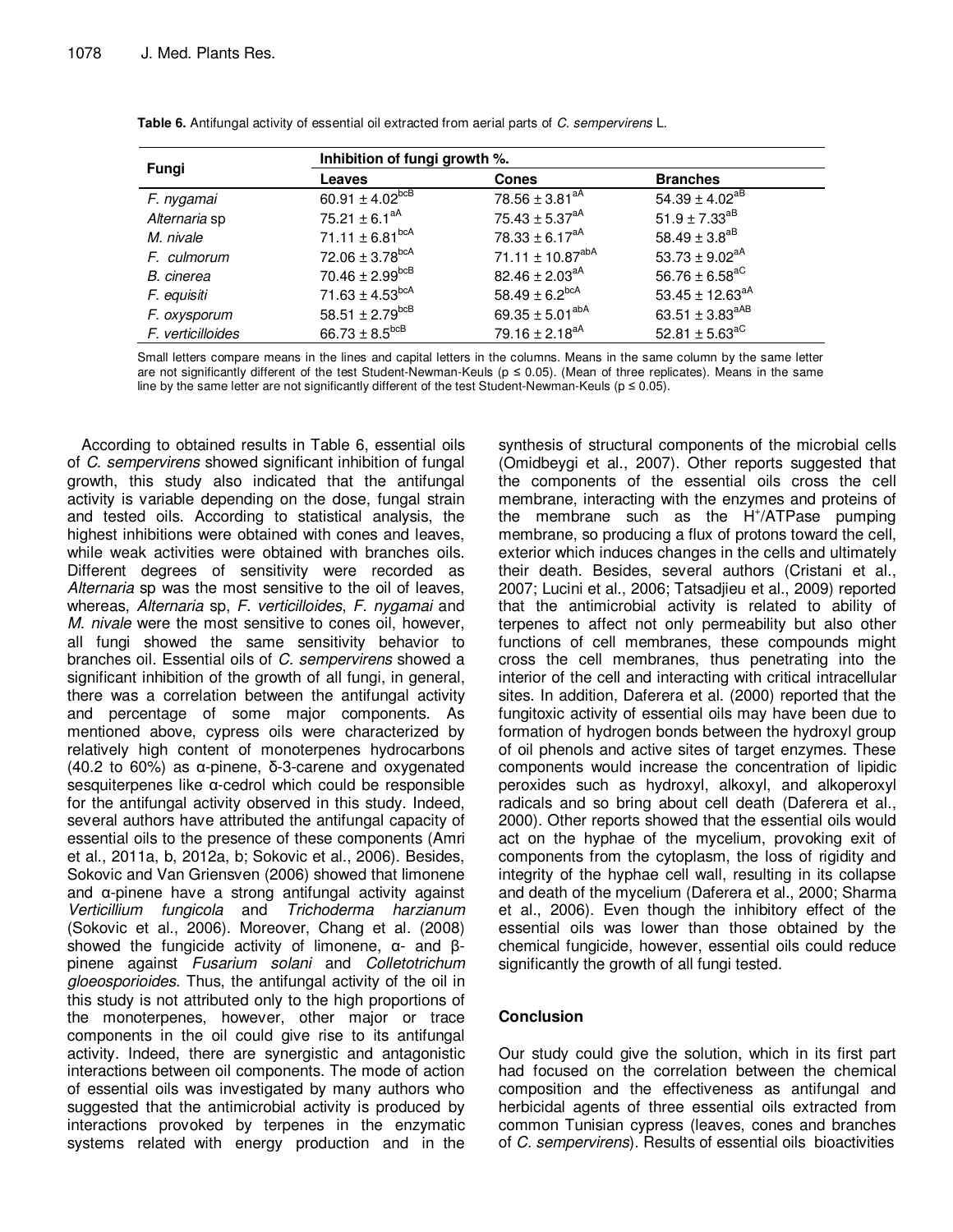showed that C. sempervirens exhibited stronger phytotoxic and antifungal effects. Based on our preliminary results, the essential oils of C. sempervirens could be suggested as alternative herbicides and fungicides. However, further studies are required to determine the cost, applicability, safety and phytotoxicity against the cultured plants of these agents as potential bio-pesticide.

#### **REFERENCES**

- Abrahim D, Francischini AC, Pergo EM, Kelmer-Bracht AM, Ishii-Iwamoto E (2003). Effects of α-pinene on the mitochondrial respiration of maize seedlings. Plant Physiol. Biochem. 41:985-991.
- Adams RP (2004). Identification of essential oil components by gas chromatography / mass spectroscopy. Allured Publishing Corporation, Carol Stream, Illinois, USA.
- Agrow (2007). Agrow's Top 20: Edition DS258. Informa Health Care, London, UK.
- Amri I, Hamrouni L, Hanana M, Jamoussi B (2011a). Chemical composition of Juniperus oxycedrus L. subsp macrocarpa essential oil and study of their herbicidal effects on germination and seedling growth of weeds. Asian J. Appl. Sci. 8:771-779.
- Amri I, Hamrouni L, Gargouri S, Hanana M, Mahfoudhi M, Fezzani T, Ferjani E, Jamoussi B (2011b). Chemical composition and biological activities of essential oils of Pinus patula. Nat. Prod. Commun. 6:1531-1536.
- Amri I, Hamrouni L, Hanana M, Jamoussi B (2012a). Herbicidal potential of essential oils from three mediterranean trees on different weeds. Curr. Bioact. Compd. 8:3-12.
- Amri I, Gargouri S, Hamrouni L, Hanana M, Fezzani T, Jamoussi B (2012b). Chemical composition, phytotoxic and antifungal activities of Pinus pinea essential oil. J. Pest Sci. 85:199-207.
- Amri I, Mancini E, De Martino L, Marandino A, Hamrouni L, Hanana M, Jamoussi B, Scognamiglio M, Reverchon E, De Feo V (2012c). Chemical Composition and Biological Activities of the Essential Oils from Three Melaleuca Species Grown in Tunisia. Int. J. Mol. Sci. 13:16580-16591.
- Angelini LG, Carpanese G, Cioni PL, Morelli I, Macchia M, Flamini G (2003). Essential oils from Mediterranean Lamiaceae as weed germination inhibitors. J. Agric. Food Chem. 51:6158-6164.
- Batish DR, Singh HP, Kohli RK, Kaur S (2008). Eucalyptus essential oil as natural pesticide. For. Ecol. Manage. 256:166-2174.
- Bagnoli F, Vendramin GG, Buonamici A, Doulis A, Porta NL, Magri D, Sebastiani F, Raddi F, Fineschi S (2009). Is Cupressus sempervirens native in Italy? An answer from genetic and palaeobotanical data. Mol. Ecol. 18:2276-2286.
- Barney JN, Hay AG, Weston LA (2005). Isolation and characterisation of allelopathic volatiles from mugwort (Artemisia vulgaris). J. Chem. Ecol. 31:247-265.
- Bulut Y, Kordali S, Atabeyoglu O (2006). The allelopathic effect of Pistacia leaf extracts and pure essential oil components on Pelargonium Ringo deep scarlet F1 hybrid seed germination. J. Appl. Sci. 6:2040-2042.
- Cakir A, Kordali S, Zengin H, Izumi S, Hirata T (2004). Composition and antifungal activity of essential oils isolated from Hypericum hyssopifolium and Hypericum heterophyllum. Flavour Fragr. J. 19:62- 68.
- Chanegriha N, Baâliouamer A, Meklati BY, Favre-Bonvin J, Alamercery S (1993). Chemical composition of Algerian cypress essential oil. J. Essent. Oil Res. 5:671-674.
- Chanegriha N, Baâliouamer A, Meklati BY, Chretien JR, Keravis G (1997). GC and GC/MS leaf oil analysis of four Algerian cypress species. J. Essent. Oil Res. 9:555-559.
- Chang HT, Cheng YH, Wu CL, Chang ST, Chang TT, Su YC (2008). Antifungal activity of essential oil and its constituents from Calocedrus macrolepis var. formosana Florin leaf against plant pathogenic fungi. Bioresour. Technol. 99:6266-6270.
- Chéraif I, Ben Jannet H, Hammami M, Mighri Z (2005). Contribution à l'étude de la composition chimique de l'huile essentielle des rameaux de Cupressus sempervirens L. poussant en Tunisie. J. Soc. Chim. Tun. 7:75-82.
- Cristani M, Arrigo M, Mandalari G, Castelli F, Sarpietro MG, Micieli D, Venuti V, Bisignano G, Saija A, Trombetta D (2007). Interaction of four monoterpenes contained in essential oils with model membranes: Implications for their antibacterial activity. J. Agric. Food Chem. 55:6300-6308.
- Daferera DJ, Ziogas BN, Polissiou MG (2000). GC–MS analysis of essential oils from some Greek aromatic plants and their fungitoxicity on Penicillium digitatum. J. Agric. Food Chem. 48:2576-2581.
- De Feo V, Simone FD, Senatore F (2002). Potential allelochemicals from the essential oil of Ruta graveolens. Phytochem. 61:573-578.
- De Martino L, Mancini E, Almeida LFR, De Feo V (2010). The antigerminative activity of twenty-seven monoterpenes. Molecules 15:6630-6637.
- Dudai N, Poljakoff-Mayber A, Mayer AM, Putievsky E, Lerner HR (1999). Essential oils as allelochemicals and their potential use as bioherbicides. J. Chem. Ecol. 25:1079-1089.
- Emami SA, Khayyat MH, Rahimizadeh M, Fazly-Bazzaz SB, Assili J (2004). Chemical Constituents of Cupressus sempervirens L. cv. Cereiformis Rehd. Essential Oils. Iran. J. Pharm. Sci. 1:39-42.
- Emami SA, Asili J, Rahimizadeh M, Fazly-Bazzaz SB, Hassanzadeh-Khayyat M (2006). Chemical and Antimicrobial Studies of Cupressus sempervirens L. and C. horizentalis Mill. essential oils. Iran. J. Pharm. Sci. 2:103-108.
- Ens EJ, Bremner JB, French K, Korth J (2009). Identification of volatile compounds released by roots of an invasive plant, bitou bush (Chrysanthemoides monilifera spp. Rotundata), and their inhibition of native seedling growth. Biol. Inv. 11:275-287.
- European Pharmacopoeia (2004). 5th ed.; Council of Europe: Strasbourg Cedex, France I:217–218.
- Filtenborg O, Frisvad JC, Thrane U (1996). Moulds in food spoilage. Int. J. Food Microbiol. 33:85-102.
- Gupta G, Bhattacharya AK (2008). Assessing toxicity of post emergence herbicides to the Spilarctia obliqua Walker (Lepidoptera: Arctiidae). J. Pest Sci. 81:9-15.
- Hong SY, Jeong DS, Gil HW, Yang JO, Lee LE (2009). The estimation of pesticide exposure in depression scores: Case of Korean orchard farmers. J. Pest Sci. 82:261-265.
- Kaur S, Singh HP, Mittal S, Batish DR, Kohli RK (2010). Phytotoxic effects of volatile oil from Artemisia scoparia against weeds and its possible use as a bioherbicide. Ind. Crops Prod. 32:54-61.
- Kil BS, Han DM, Lee CH, Kim YS, Yun KY, Yoo HG (2000). Allelopathic effects of Artemisia lavandulaefolia. Korean J. Ecol. 23:149-155.
- Koitabashi R, Suzuki T, Kawazu T, Sakai A, Kuroiwa H, Kuroiwa T (1997). 1,8-cineole inhibits root growth and DNA synthesis in the root apical meristem of Brassica campestris L. J. Plant Res. 110:1-6.
- Loukis A, Tsitsa-Tzardi E, Kouladi M, Yuemei M (1991). Composition of the Essential Oil of Cupressus sempervirens L. cones from Greece. J. Essent. Oil Res. 3:363-364.
- Lucini EI, Zunino MP, Lopez ML, Zygadlo JA (2006). Effect of monoterpenes on lipid composition and sclerotial development of Sclerotium cepivorum Berk. J. Phytopathol. 154:441-446.
- Mazari K, Bendimerad N, Bekhechi C, Fernande X (2010). Chemical composition and antimicrobial activity of essential oils isolated from Algerian Juniperus phoenicea L. and Cupressus sempervirens L. J. Med. Plants Res. 4:959-964.
- Milos M, Radonic A, Mastelic J (2002). Seasonal Variation in Essential Oil Compositions of Cupressus sempervirens L. J. Essent. Oil Res. 14:222-223.
- Muscolo A, Panuccio MR, Sidari M (2001). The effect of phenols on respiratory enzymes in seed germination respiratory enzyme activities during germination of Pinus laricio seeds treated with phenols extracted from different forest soils. Plant Growth Regul. 35:31-35.
- Nishida N, Tamotsu S, Nagata N, Saito C, Sakai A (2005). Allelopathic effects of volatile monoterpenoids produced by Salvia leucophylla: Inhibition of cell proliferation and DNA synthesis in the root apical meristem of Brassica campestris seedlings. J. Chem. Ecol. 31:1187- 1203.